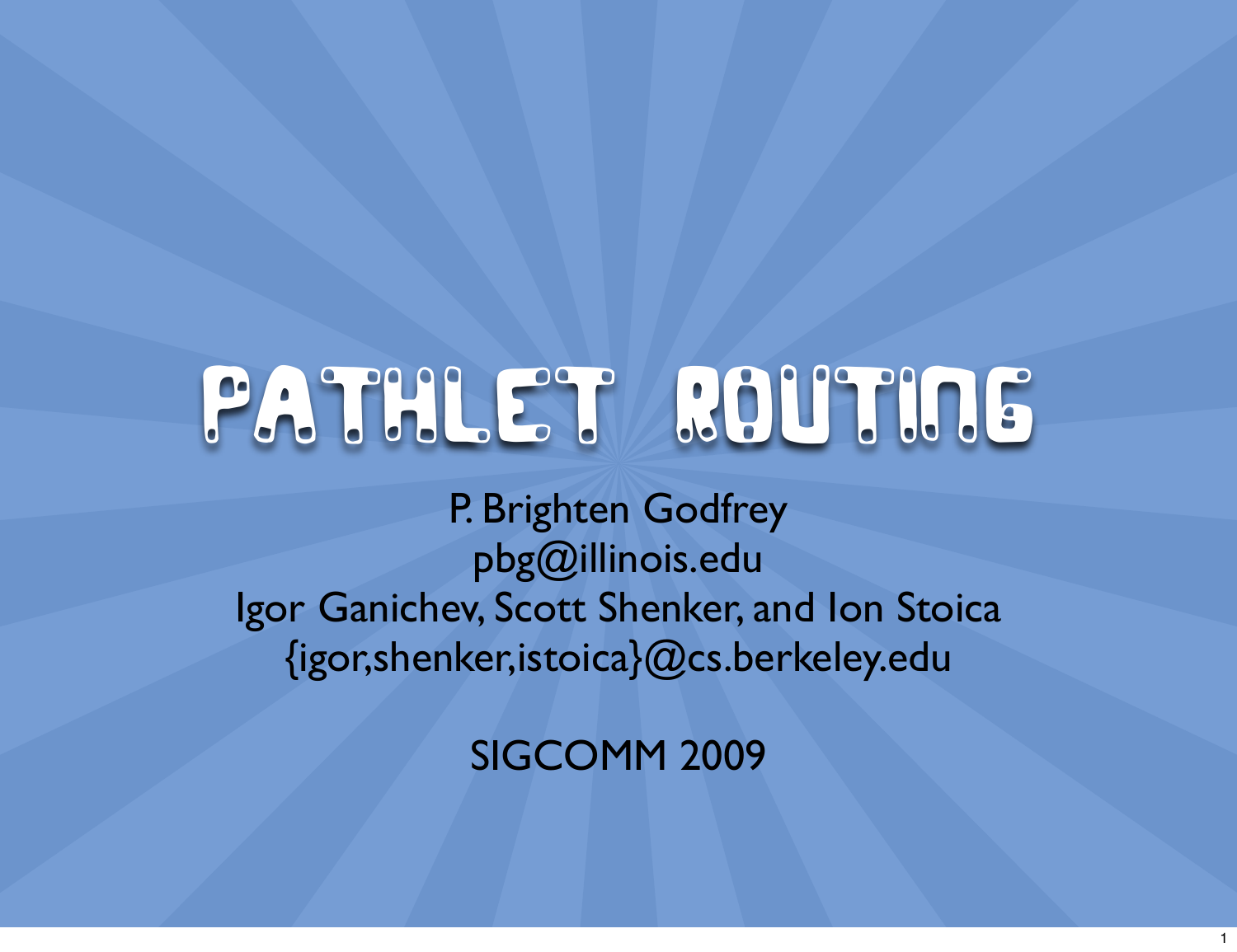## Design for variation

*Design for variation in outcome, so that the outcome can be different in different places, and the tussle takes place within the design, not by distorting or violating it.* " **"** 

> Clark, Wroclawski, Sollins & Braden, 2002 "Tussle in Cyberspace" ––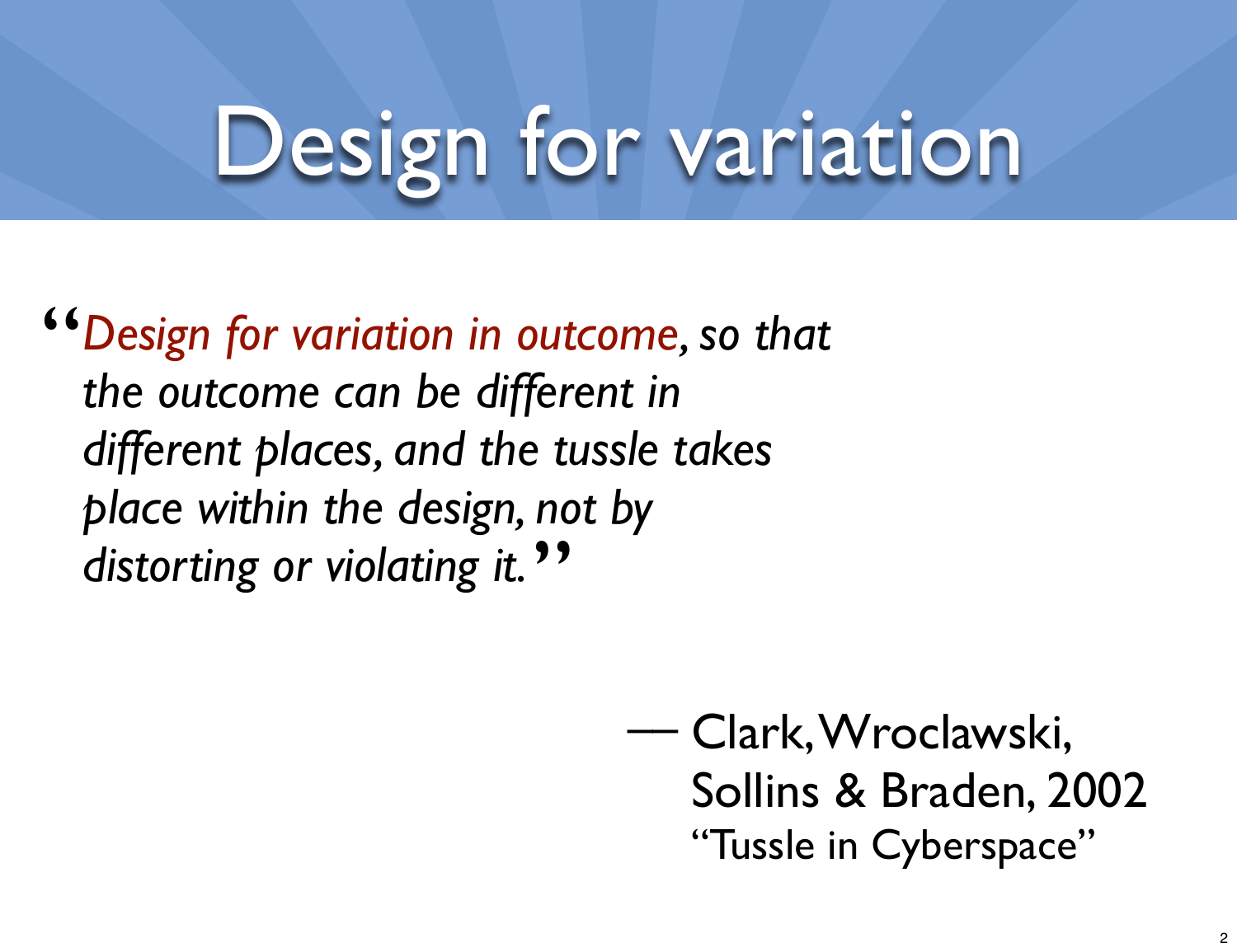# High level goals

- Goal: flexibility in network services
	- "Route to this destination", route along a specified path, VPNs, quality of service, ...

- Goal: user choice
	- Reliability, path quality, throughput, promote competition, ...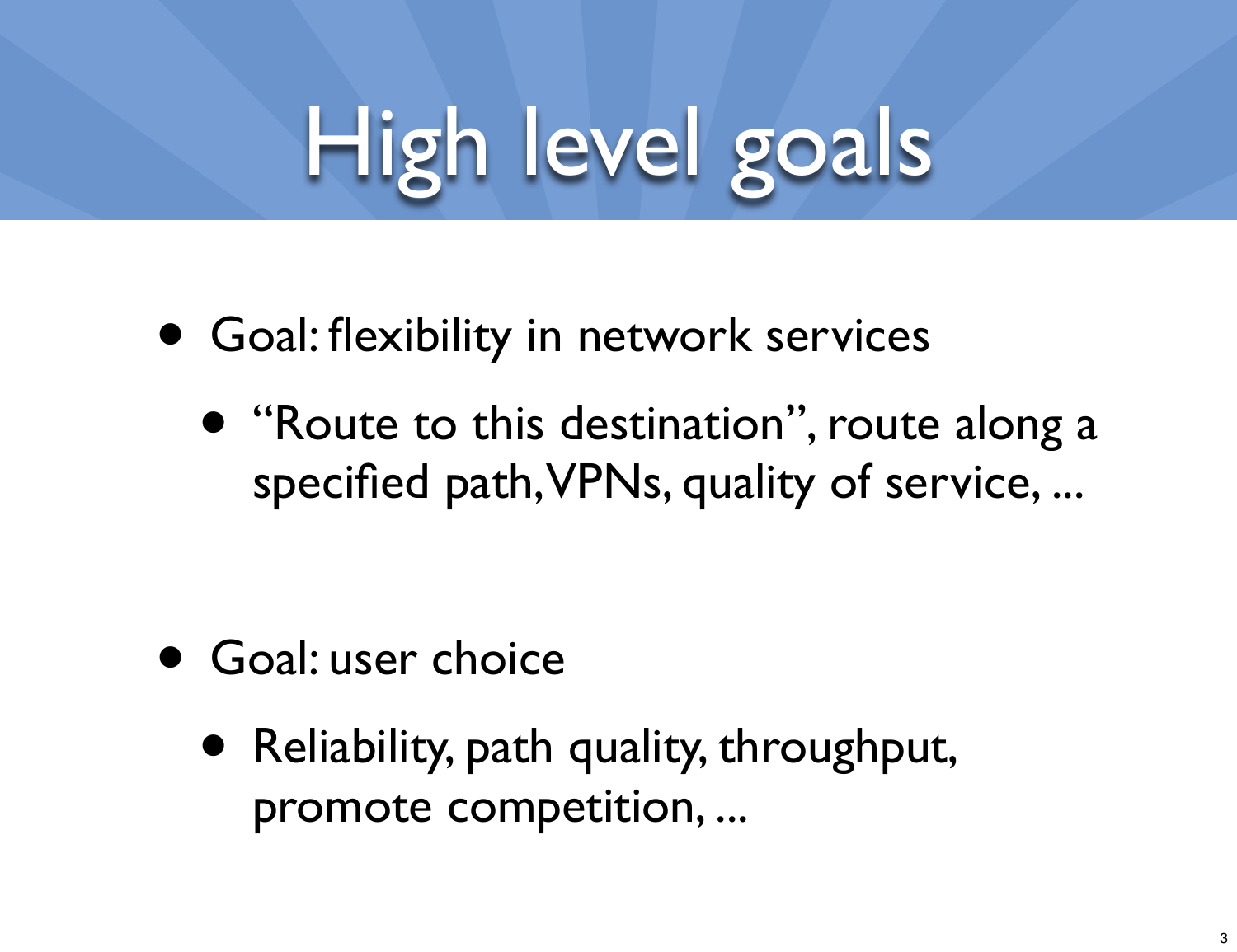## Pathlet routing's solution

- Goal: flexibility in network services
	- Represent network as a virtual topology

vnode virtual node

pathlet fragment of a path: a sequence of vnodes



- Goal: User choice
	- Source routing within virtual topology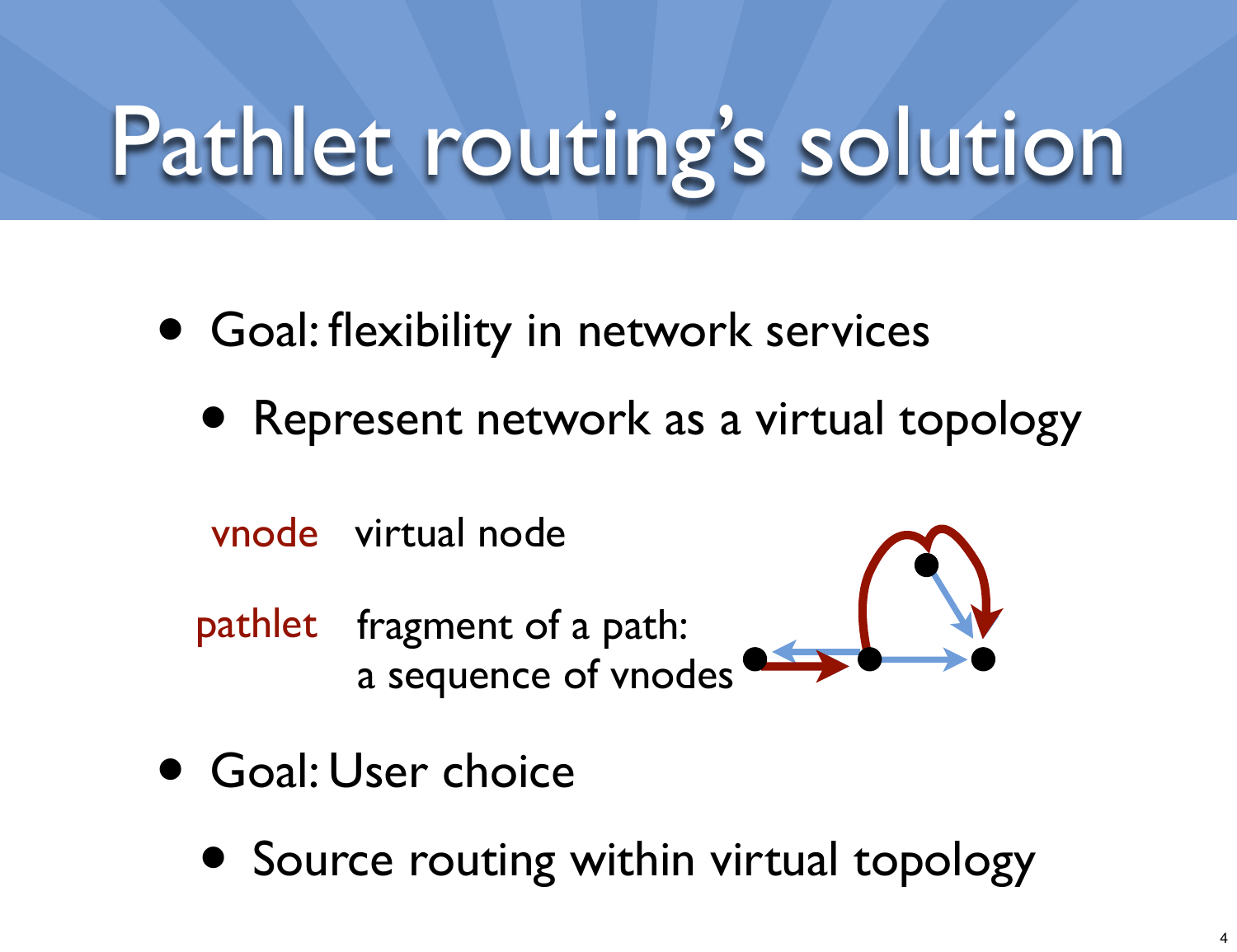



- Uses
- Experimental results
- Comparing routing protocols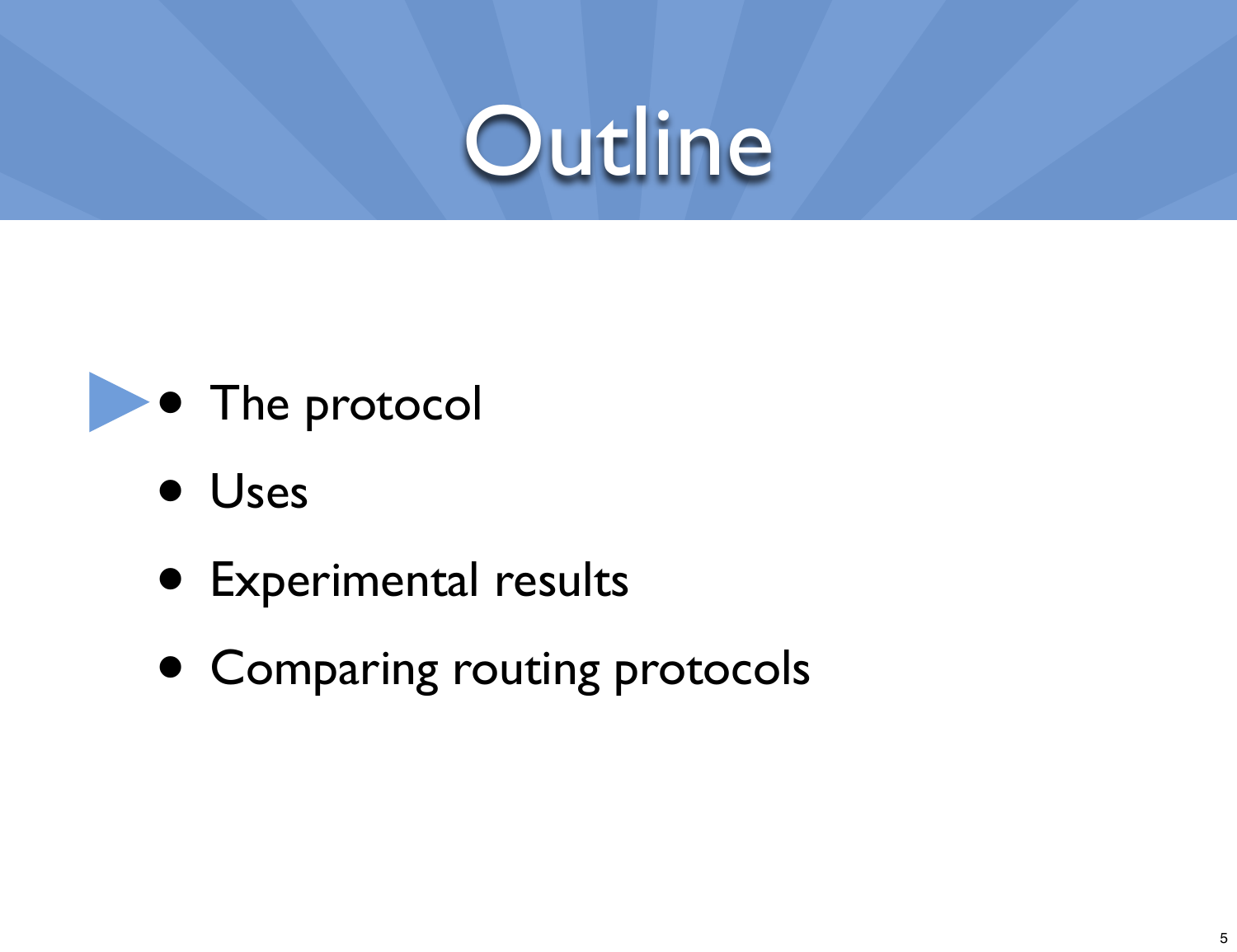### Pathlet routing

#### vnode virtual node pathlet fragment of a path: a sequence of vnodes

#### Source routing over pathlets.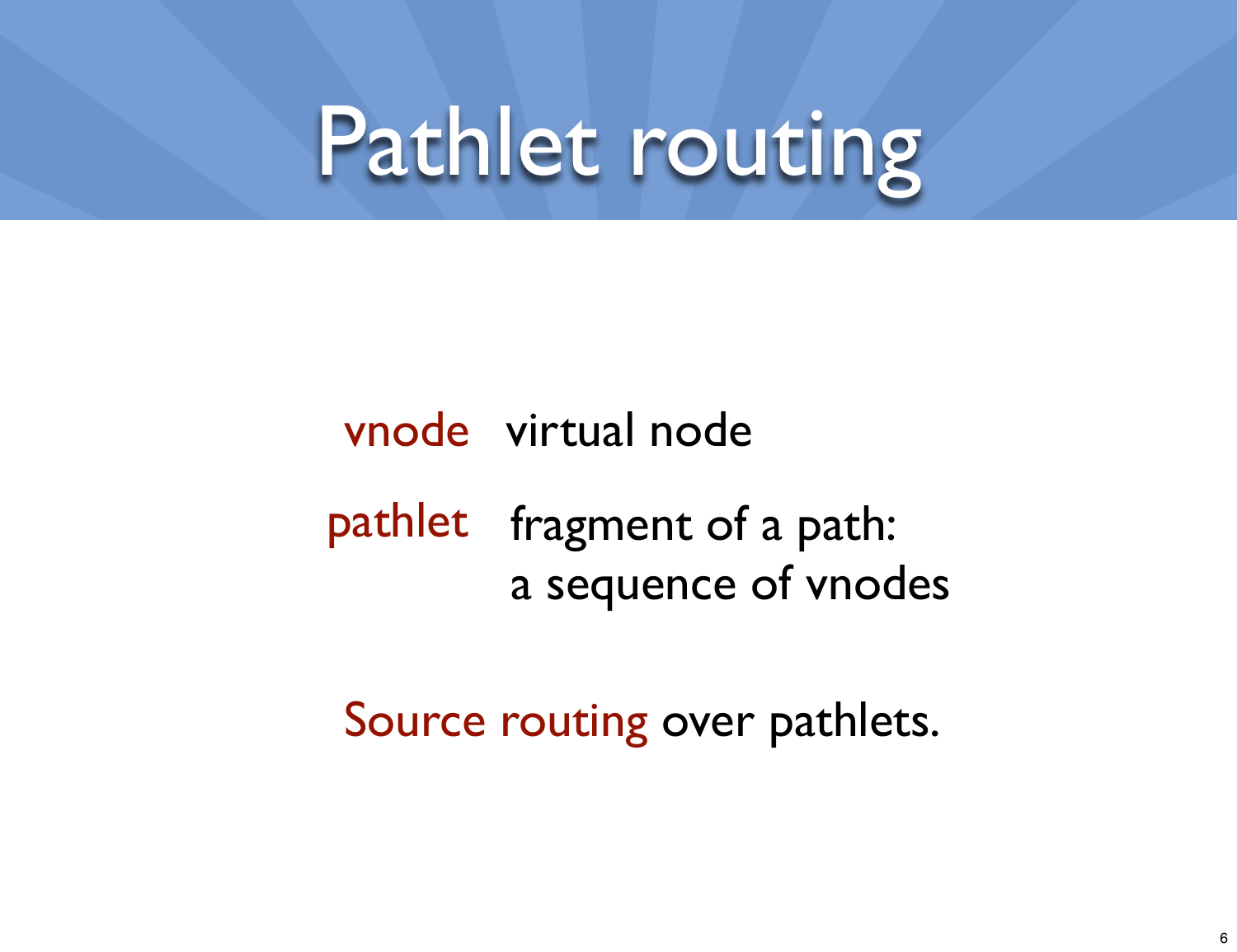

#### vnode: virtual node within an AS

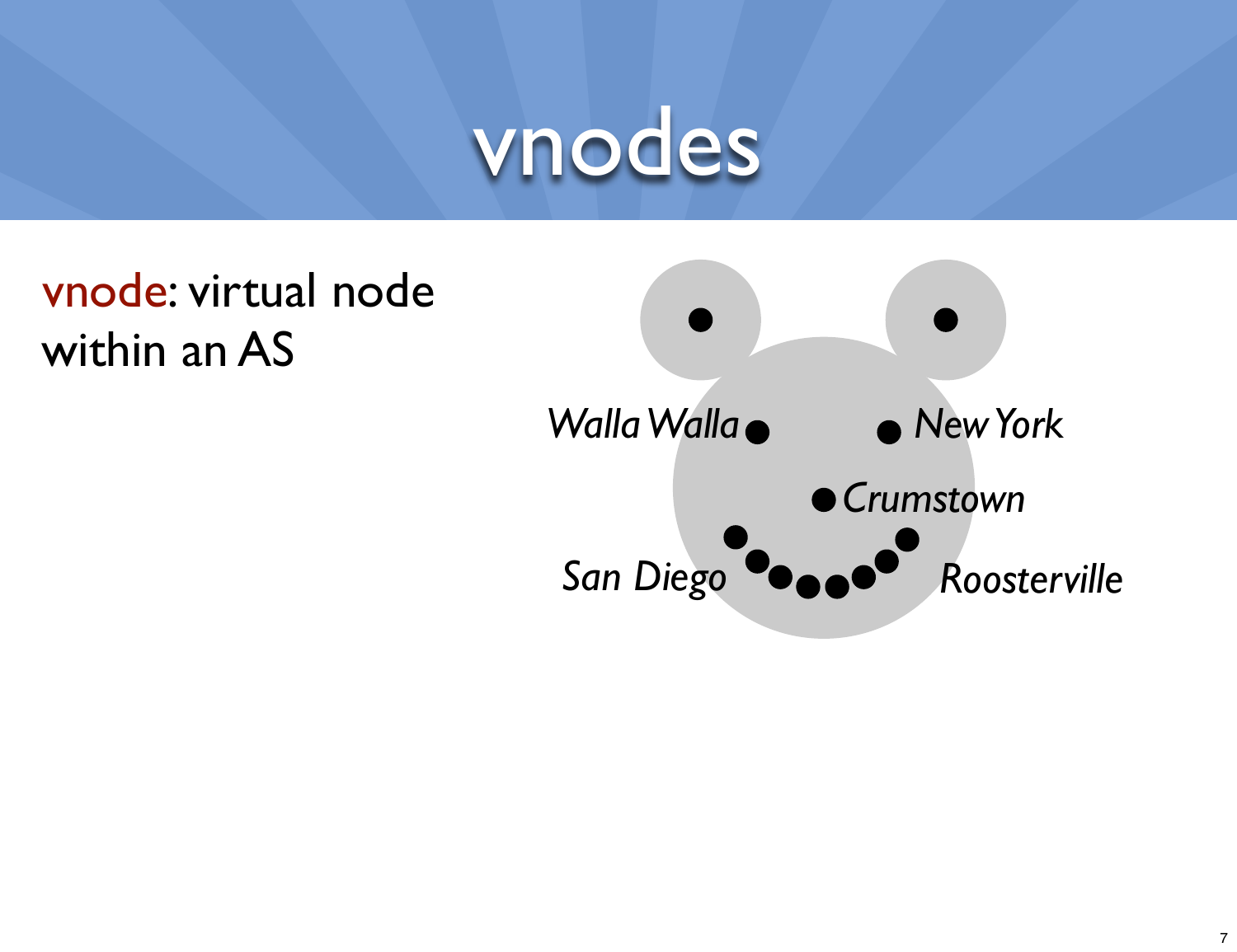#### vnodes

vnode: virtual node within an AS

designated ingress vnode for each neighbor

Internally: a forwarding table at one or more routers

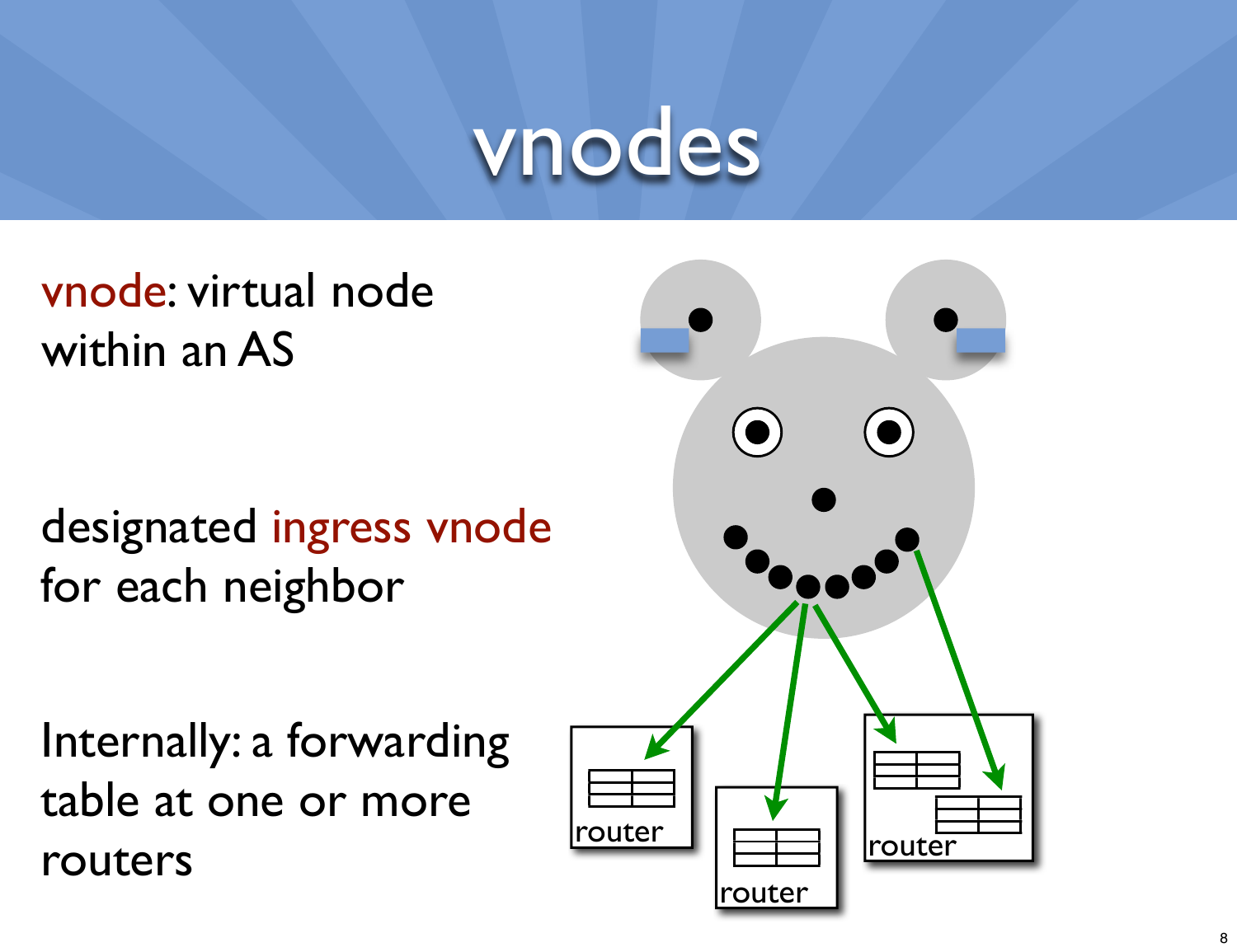#### Pathlets

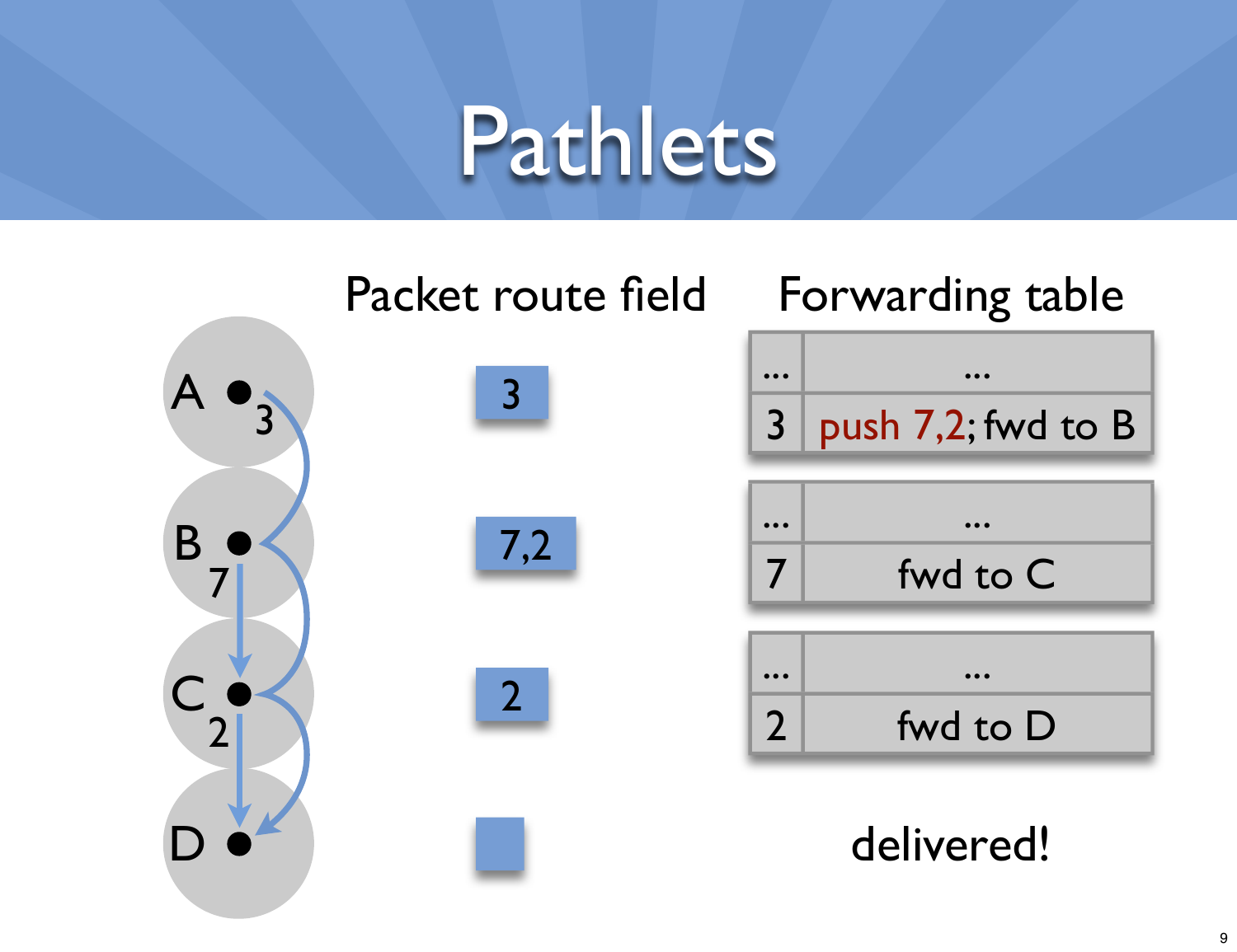#### Dissemination

- Global gossip fine, except for scalability
- So, let routers choose not to disseminate some pathlets
- Leads to (ironic) use of path vector only for pathlet dissemination, not route selection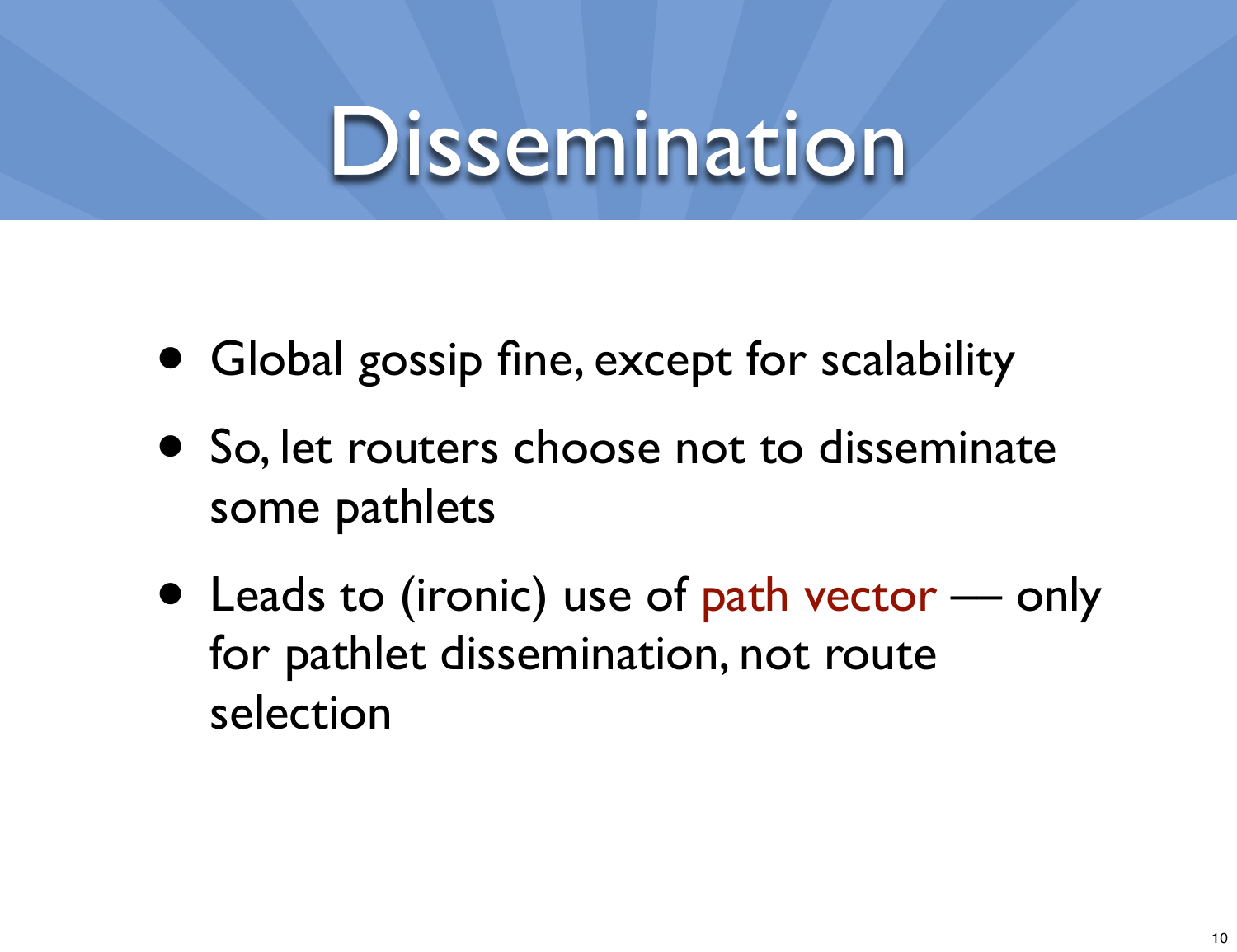

- The protocol
- Uses
	- Experimental results
	- Comparing routing protocols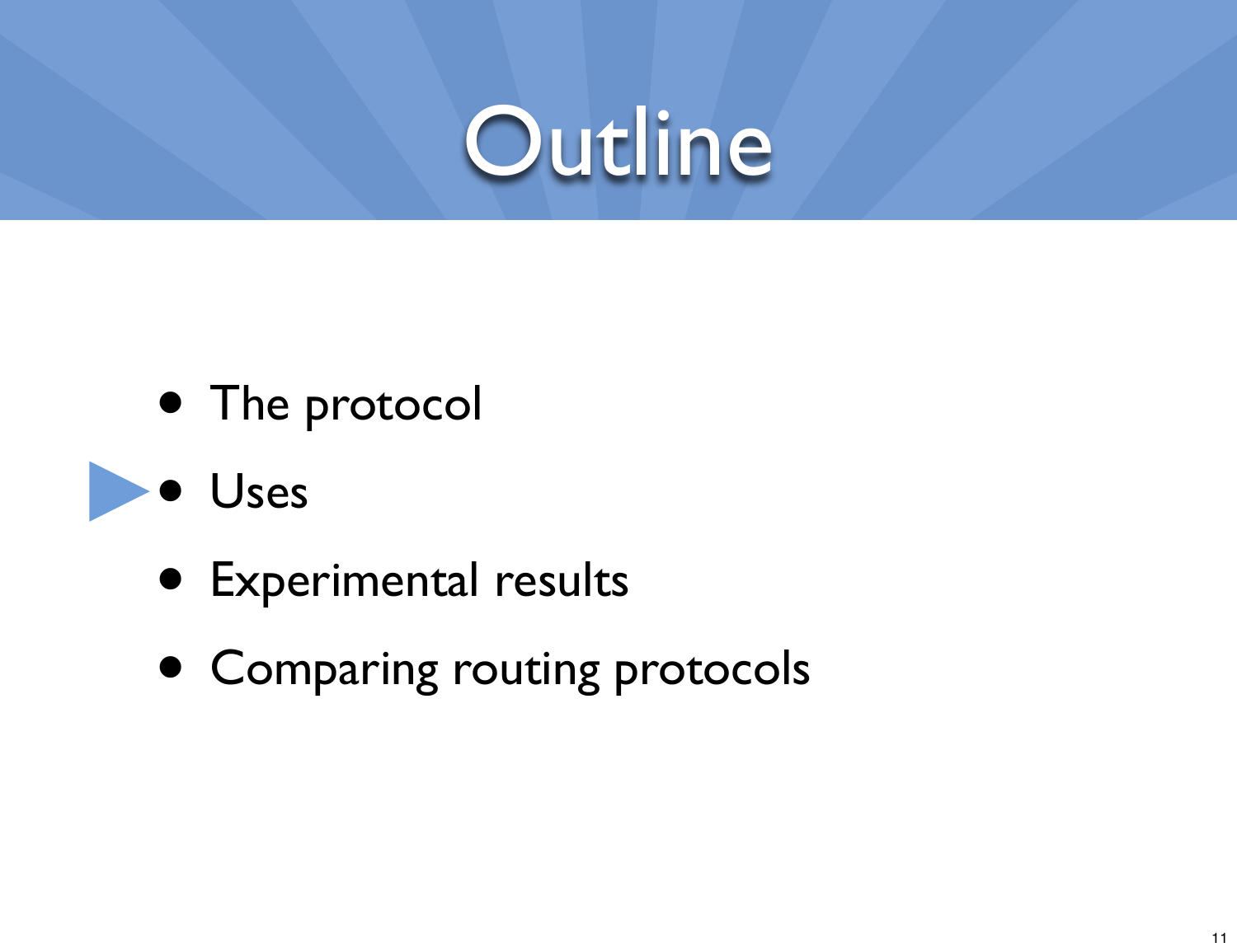#### Local transit policies

#### Each ingress  $\rightarrow$  egress pair is either allowed or disallowed.



Subject to this, any path allowed! Represented with few pathlets: small FIB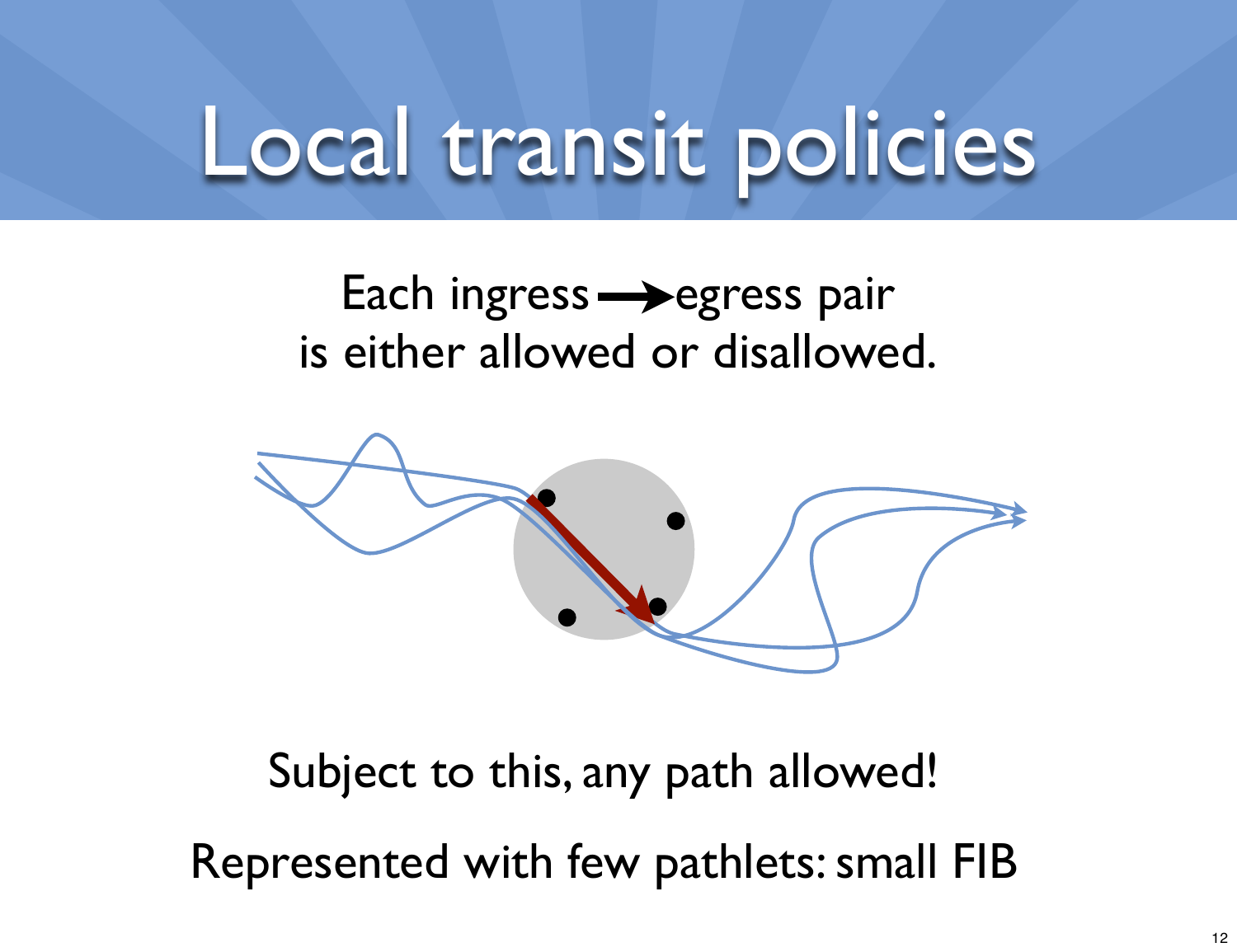## "All valley-free" is local



Forwarding table size:  $3 + \#$ neighbors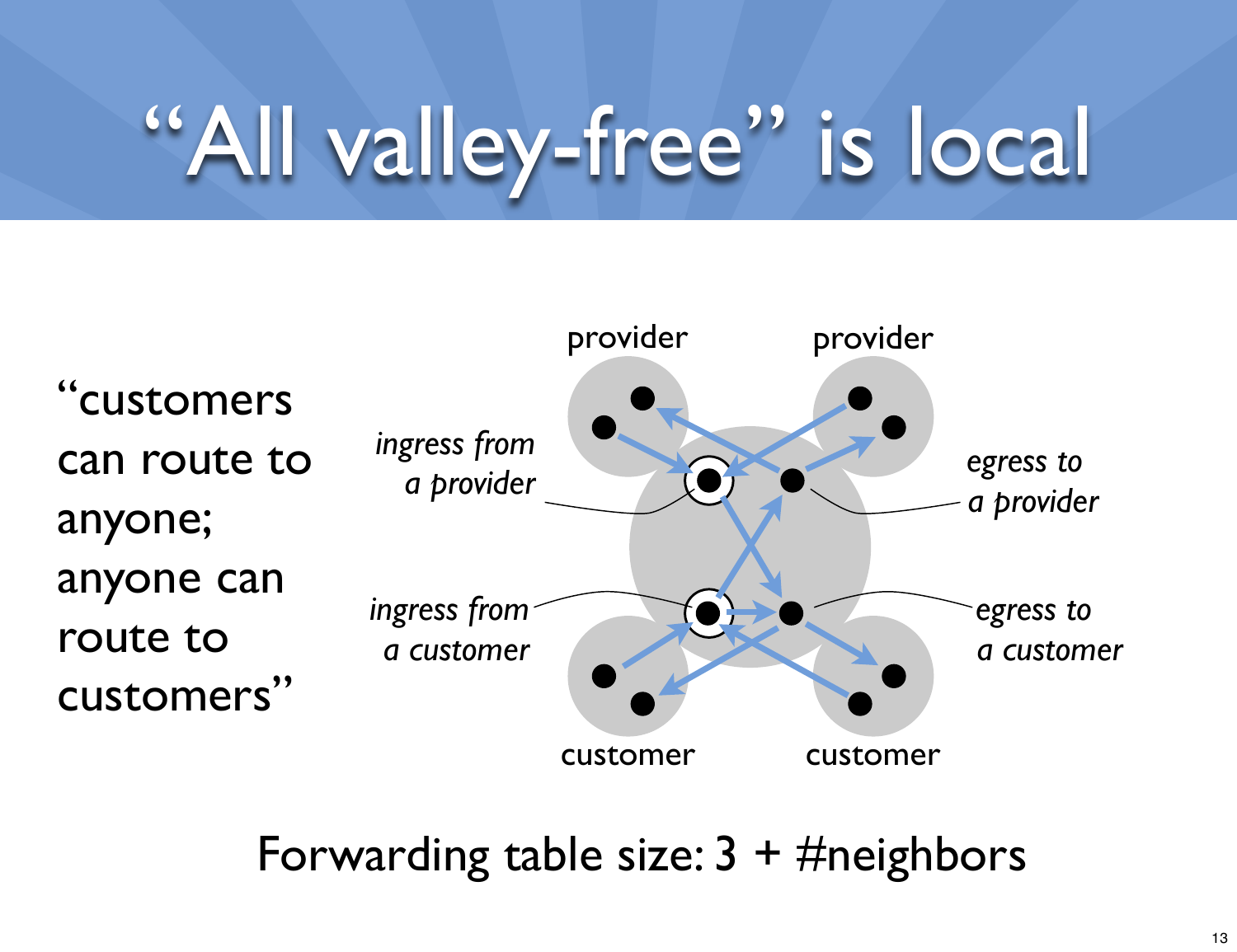### Choice for senders

Local transit policies provide some policy control for networks, while enabling a large number of paths for senders.

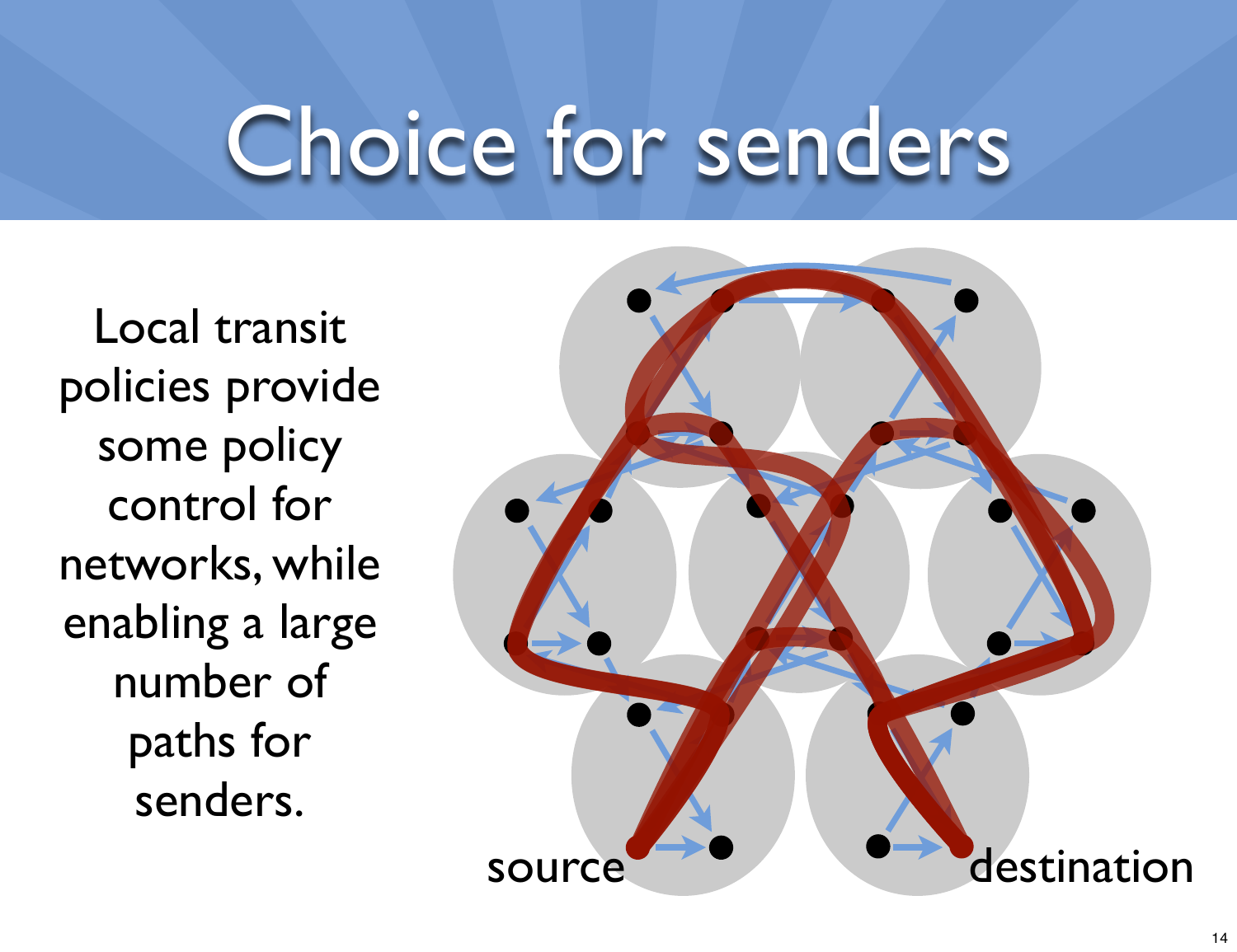# Emulating BGP

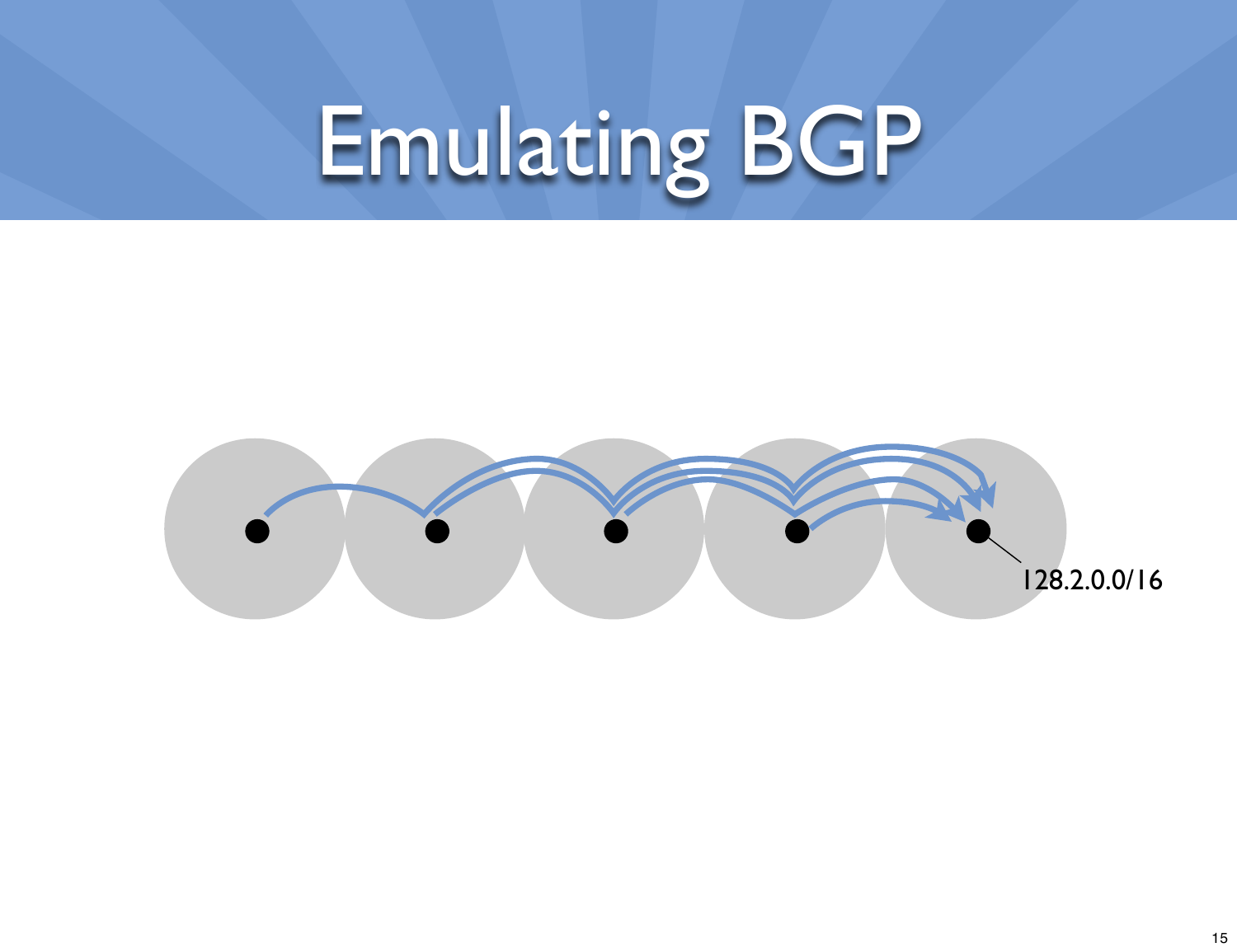## Mixed policies



local BGP-like local local local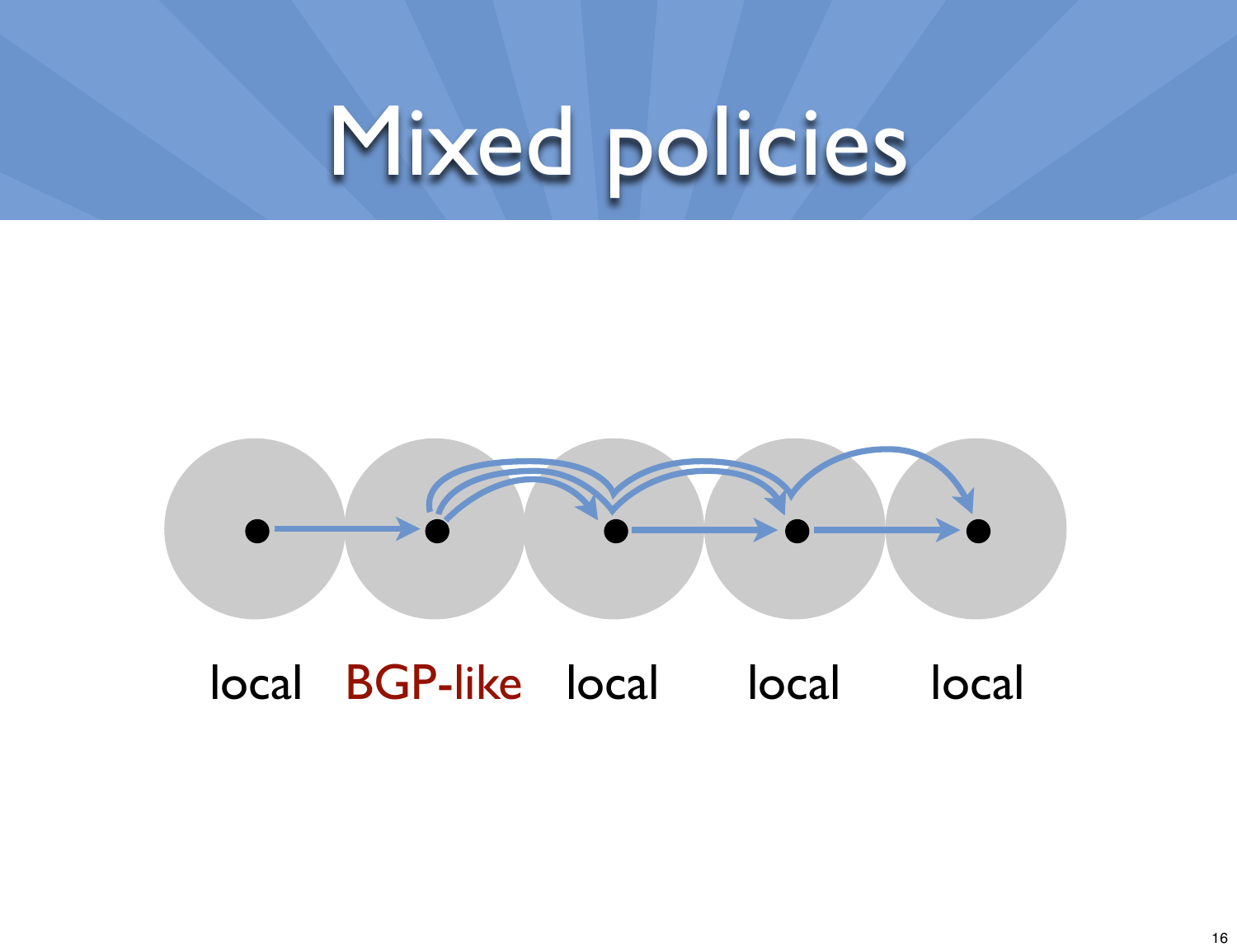## Emulating NIRA



Tricky bit: policy can depend on previous hops!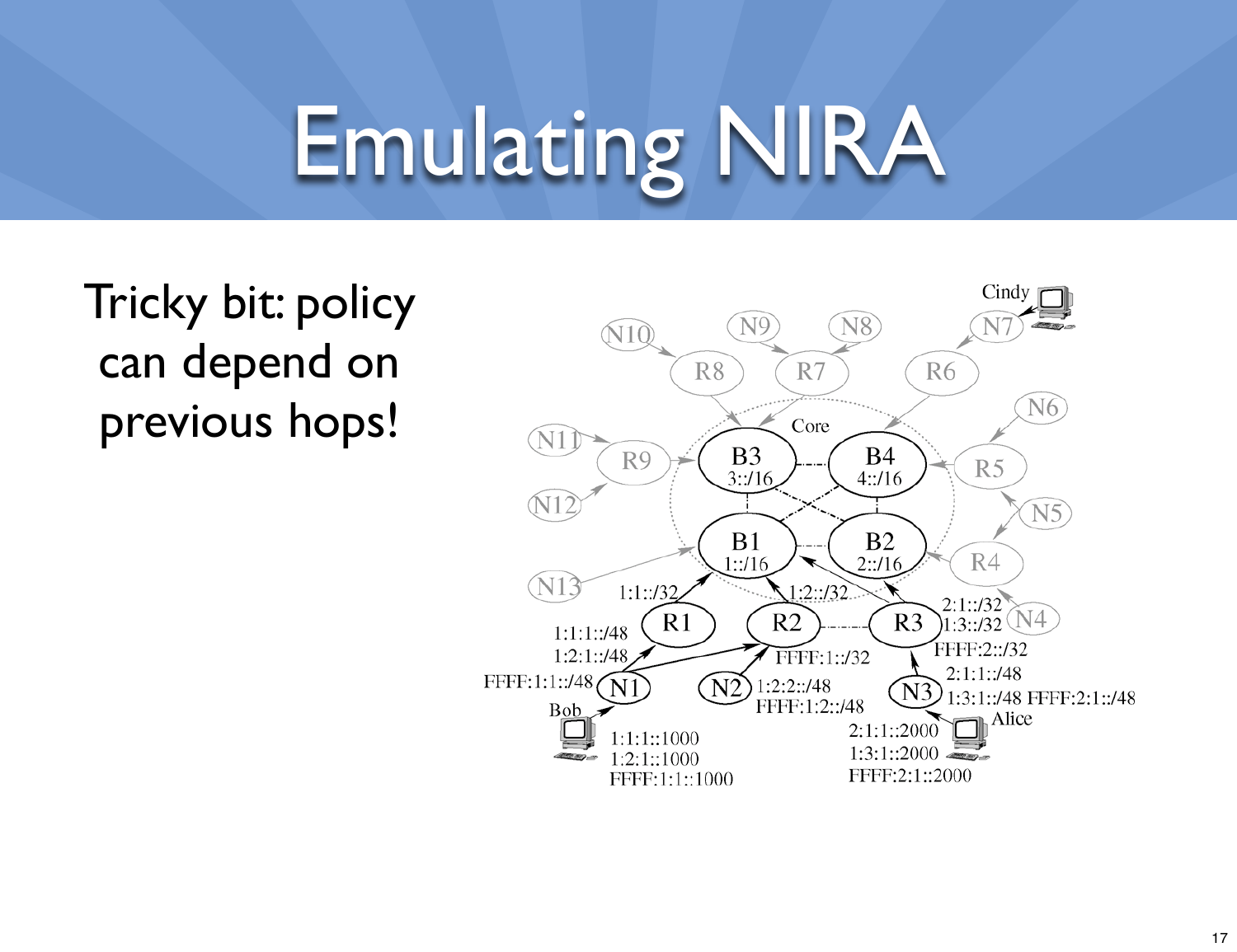## Emulating NIRA

NIRA: carry state about previous hops in destination IP address.

Pathlets: carry state about previous hops in vnode.

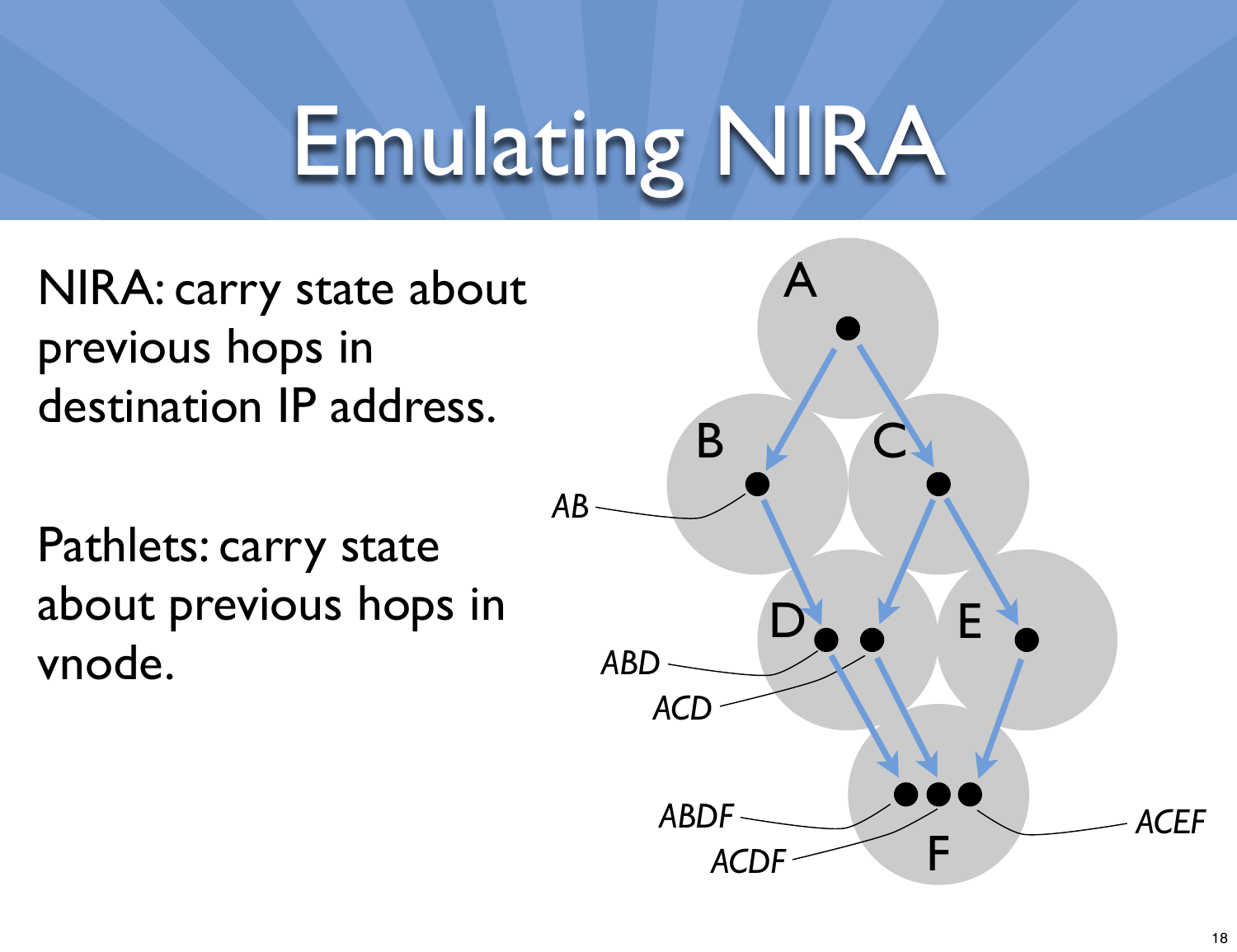

- The protocol
- Uses
- Experimental results
- Comparing routing protocols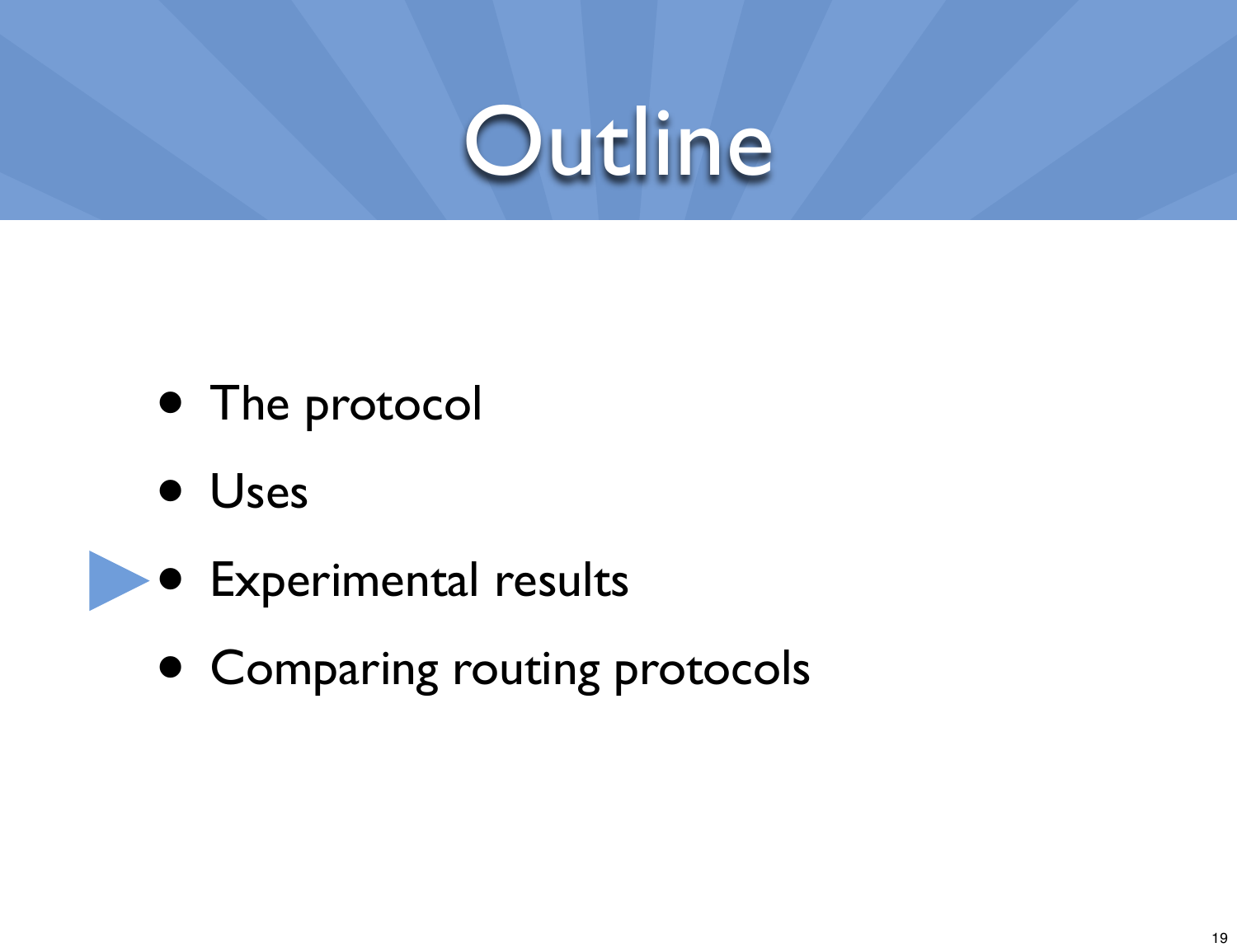#### Improved connectivity

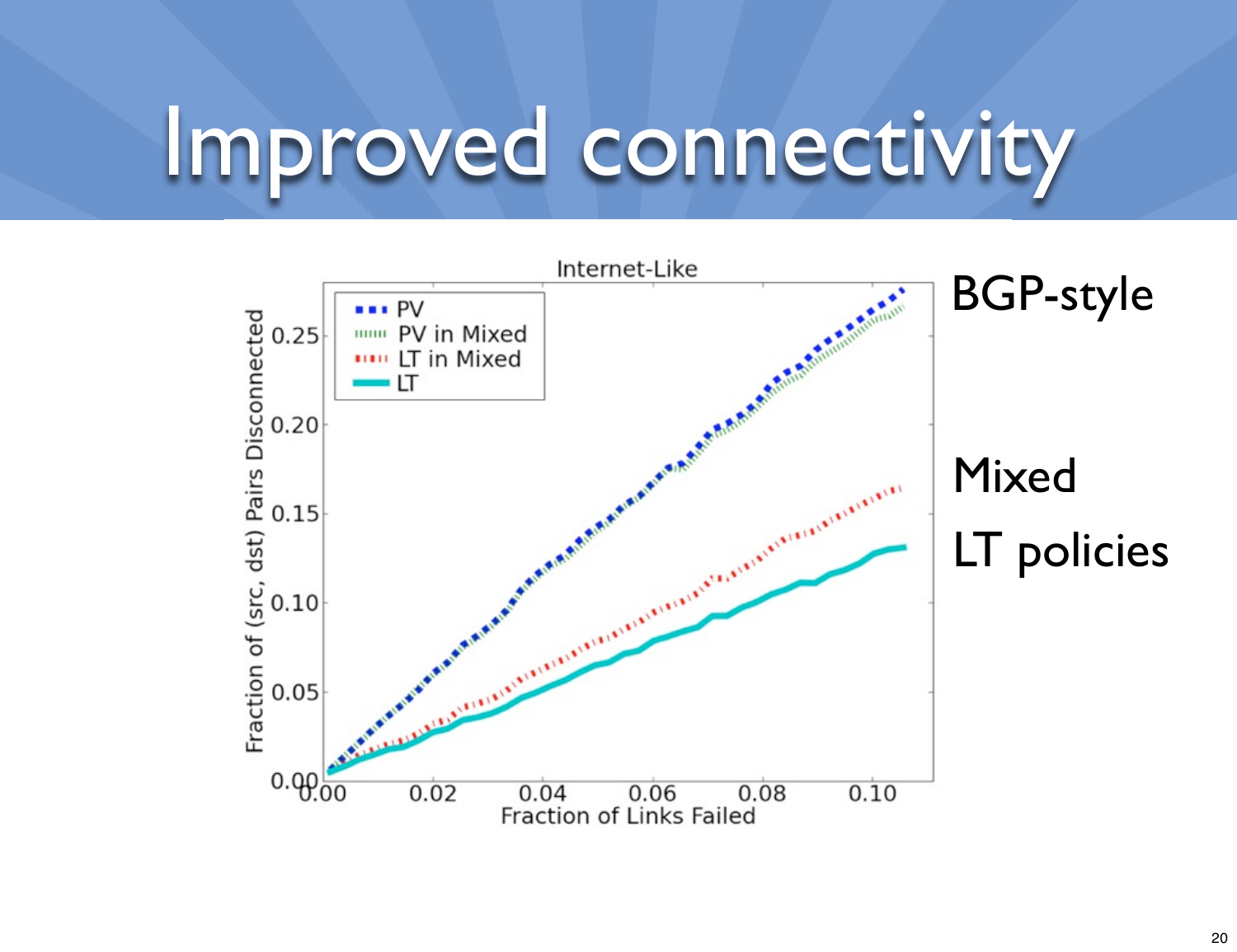## Tiny forwarding tables

#### Forwarding table size CDF



current Internet (CAIDA/APNIC):

BGP 132,158+ entries: one per IP prefix

LT policies

pathlet routing, 2,264 entries, max valley-free 8.48 entries, mean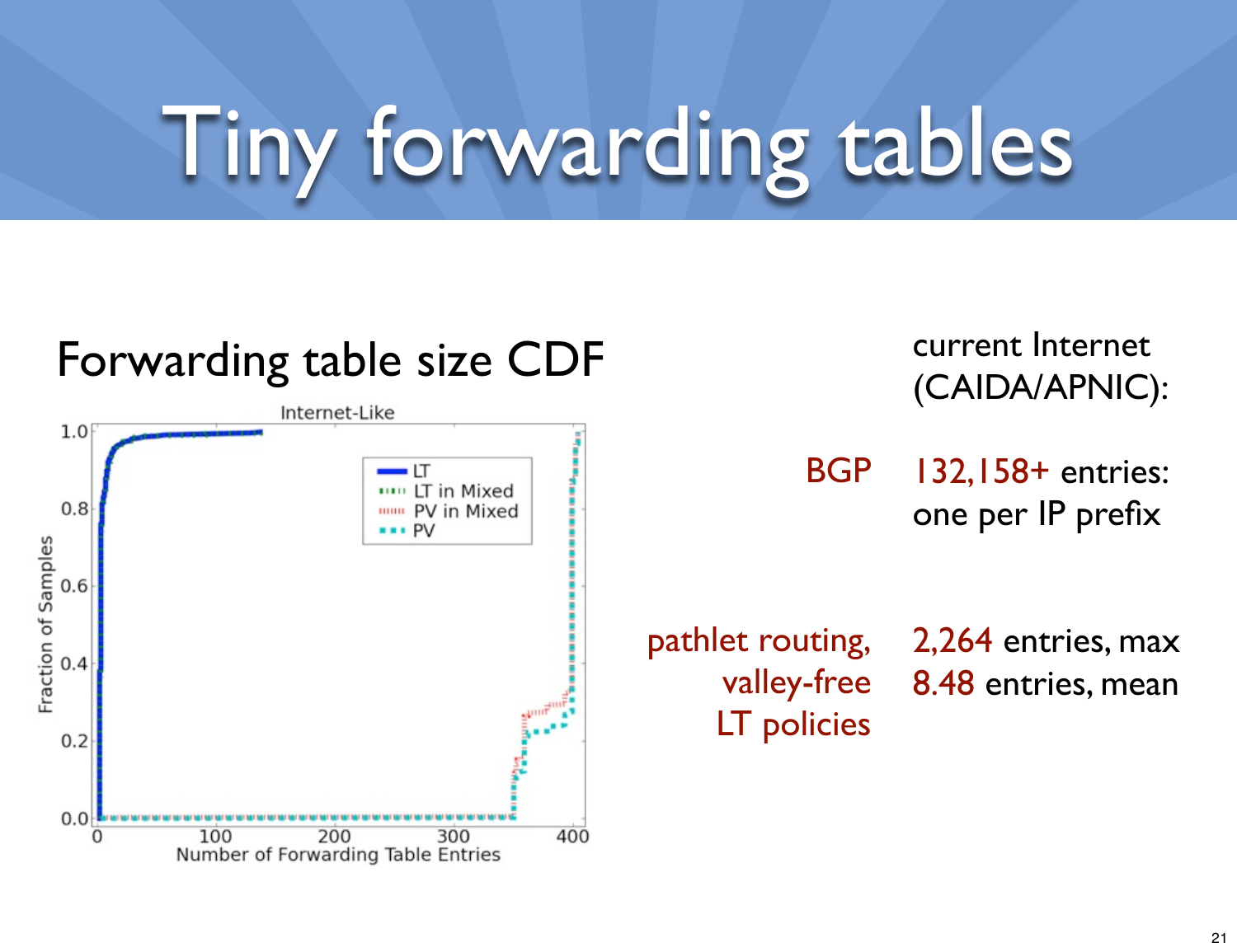### Control overhead



2.23x more messages, 1.61x more memory in LT than PV

> This can likely be improved.